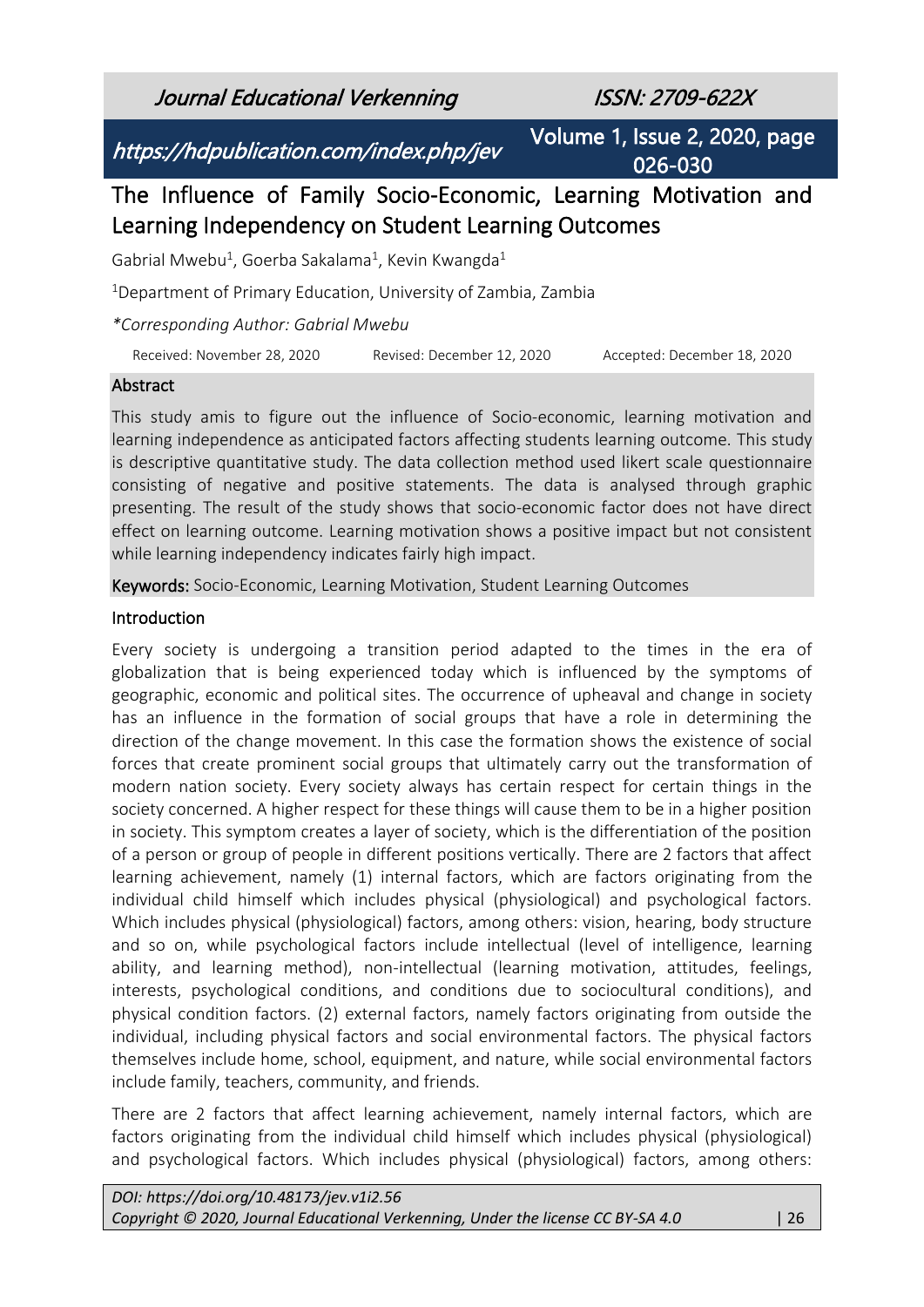vision, hearing, body structure and so on, while psychological factors include intellectual (level of intelligence, learning ability, and learning method), non-intellectual (learning motivation, attitudes, feelings, interests, psychological conditions, and conditions due to sociocultural conditions), and physical condition factors. External factor which is defined a factors originating from outside the individual, including physical factors and social environmental factors. The physical factors themselves include home, school, equipment, and nature, while social environmental factors include family, teachers, community, and friends (Biddle & Mutrie, 2007).

Independent learning is a learning activity carried out by students without depending on the help of others, both friends and teachers, in achieving learning goals, namely mastering material or knowledge well with their own awareness and students can apply their knowledge in solving problems in everyday life (Kusurkar et al., 2011; O'Shea, 2003; Moore, 1973). This independent learning is considered very influential because most students only learn when there are schools assignments given by the teacher and only when there are tests (Black, 2010).

Student learning independence is influenced by several factors, namely factors that are in themselves (endogenous factors) and factors that are outside themselves (exogenous factors): (a) endogenous (internal) factors, endogenous (internal) factors are all influences which originates from within himself, such as the condition of his descent and the constitution of his body from birth with all the equipment attached to it. Everything that is carried from birth is a basic provision for the growth and development of the next individual. A variety of basic traits from father and mother may be found in a person, such as talents, intellectual potential and potential for growth in his body. (b) Exogenous (external) factors. Exogenous (external) factors are all conditions or influences that originate from outside himself, often referred to as environmental factors. The life environment faced by individuals greatly influences the development of one's personality, both in negative and positive terms. A good family and community environment, especially in the field of values and life habits, will shape personality, including in terms of independence.s

In addition to the socioeconomic status of the family, other factors that affect student learning outcomes are student motivation and student independence in learning. One of the factors that influence student achievement is motivation. With motivation, students will study harder, be resilient, diligent, and have full concentration in the teaching and learning process. Motivation encouragement in learning is one thing that needs to be raised in learning efforts at school.

# Methods

This study is descriptive quantitative. In order to answer the quest, data collection is carried out through distributing Likert-scale questionnaire consisting positive and negative question. The data were taken in high schools students second year.

#### Results and Discussion

#### Family Socio-economic

From the results of family income comparison, it is clear that there is no significant difference of learning outcome and family income. This indicates that family income is not a determining factor to learners' achievement.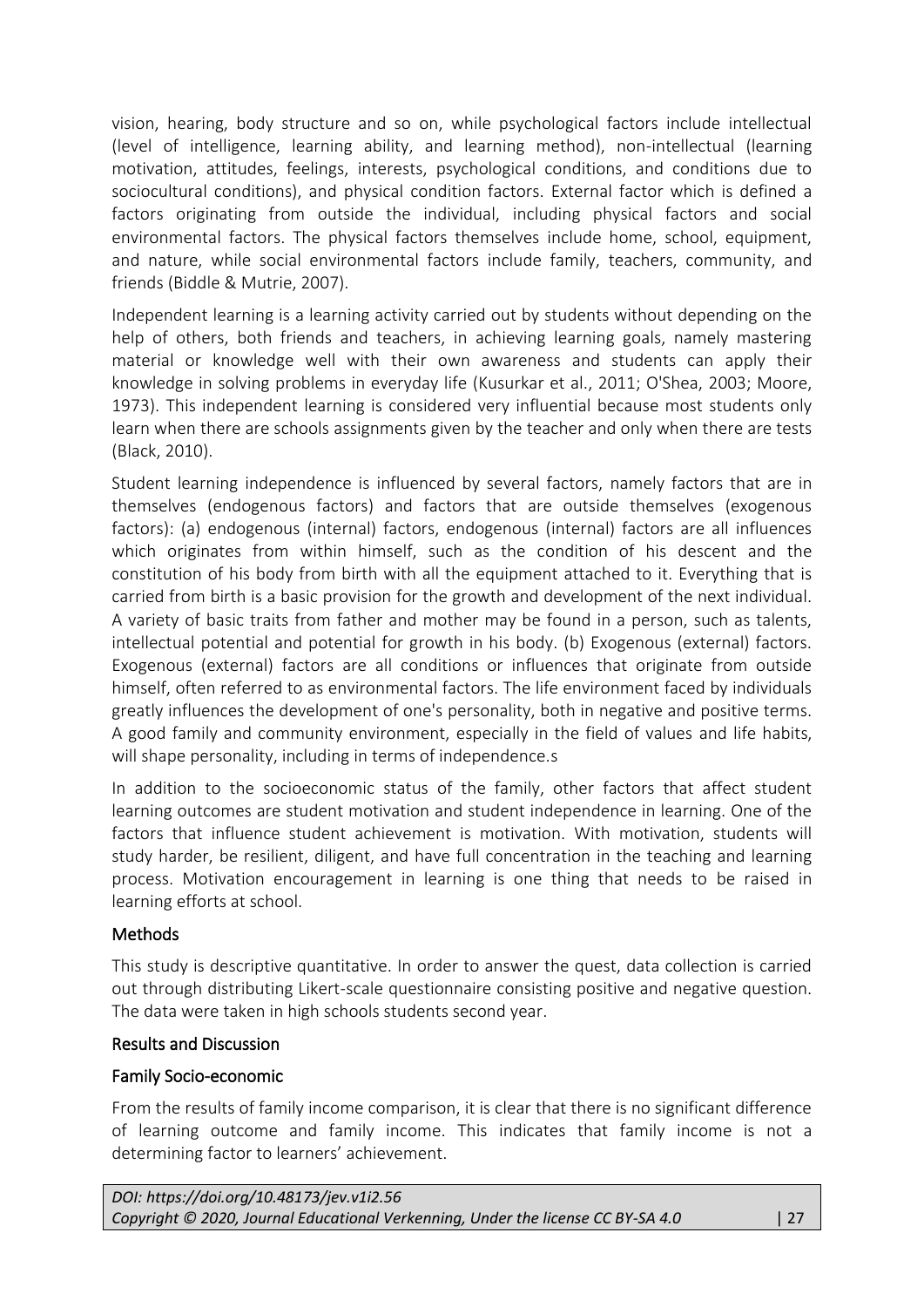

Figure 1. Family income comparison

Plug & Vijverberg (2005) suggest that family income is a significant factor that affect students outcome. The study argue that being able to afford an advanced-education help students to achieve best in school. It also further suggest that intergenerational genetic ability transfer has been affected by family income since children are able to pursue their desired ability. The result of this previous study cannot be taken into students' cognitive process. Although a student is coming from a highly achieving income family, it is not a guarantee that students have better working memory. In addition, the present study suggests no effect of family income in students learning outcome.

#### Learning Motivation



#### Figure 2. Learning Motivation Comparison

Majorly, the present study suggests several contradicting outcome but somehow it suggests that learning outcome may have an effect at students' learning motivation. Thus we conclude that motivation might have influence to learning outcome of the students but not that consistent. The present study is in line with the previous study result but not as consistent like (Rafiola et. al., 2020; Lin et al., 2014; Feng et al., 2013; Fadlelmula, 2010).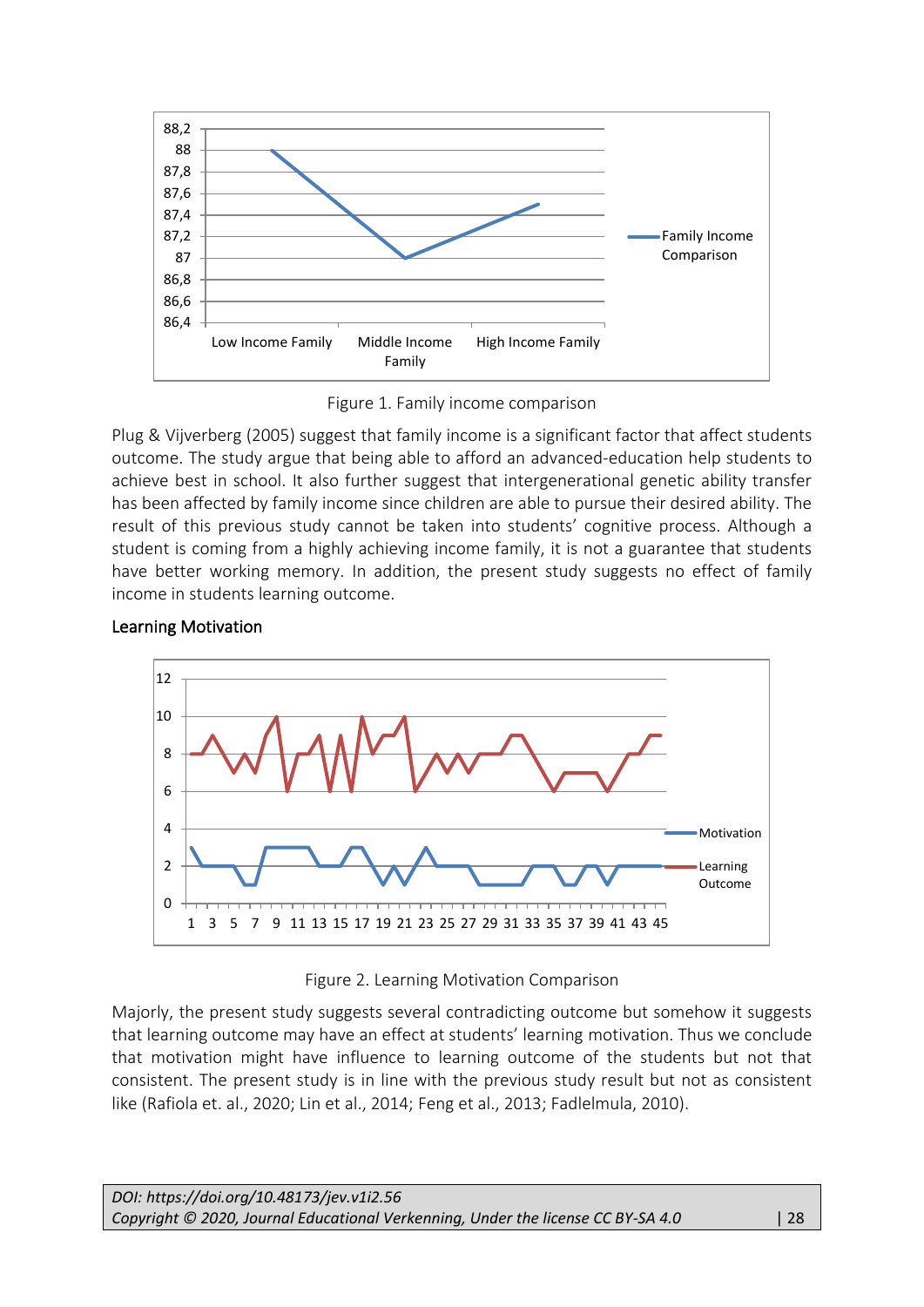### Learning Independency



Figure 3. Learning Autonomy Comparison

The average data from low, medium, and high learning autonomy students of the present study suggests that there is a consistent learning outcome of students learning autonomy and learning outcome. This is inline with previous studies results (Ikhsan et al., 2019; Wöbmann et al., 2007).

Finally, the results of generated data presented above have revealed important implication for inderict factor to cognitive process. The present study merely generated data from a independent self-assessment which is compared to their achievement in learning which has a fairly high subjectivity. Therefore, there needs to be further study using examining this results.

# **Conclusion**

The results of the present study suggest that the most influential factor of students learning outcome is student learning autonomy followed by learning motivation. Socio-economic status of the students does not indicate any effect on learning outcome. Finally, educational teaching approaches are recommended to be designed to develop learner's autonomy and motivation.

# References

- Biddle, S. J., & Mutrie, N. (2007). *Psychology of physical activity: Determinants, well-being and interventions*. Routledge.
- Black, A. (2010). Gen Y: Who they are and how they learn. *Educational Horizons*, *88*(2), 92- 101.
- Fadlelmula, F. K. (2010). Educational motivation and students' achievement goal orientations. *Procedia-Social and Behavioral Sciences*, *2*(2), 859-863.